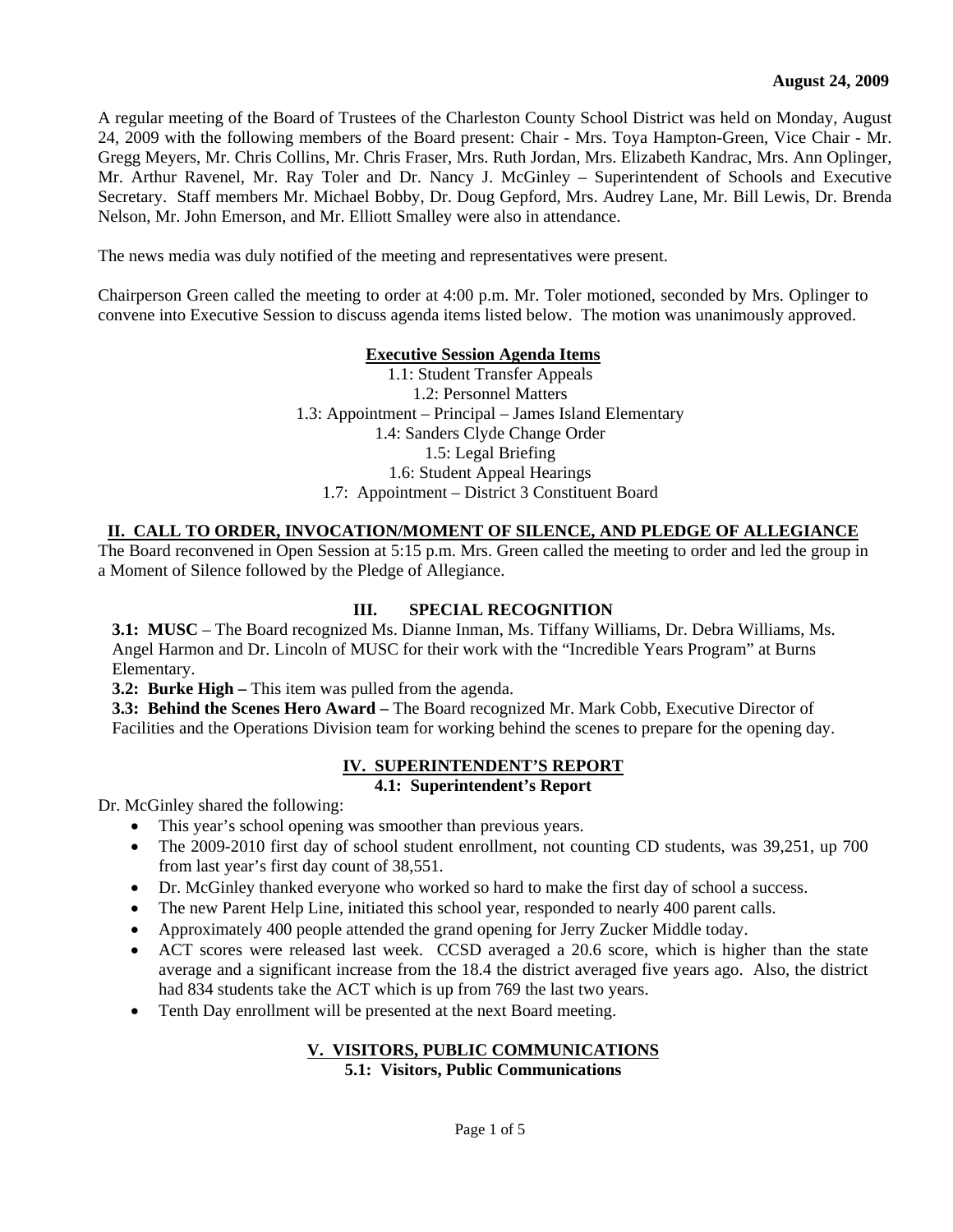- 1. Mr. Ronald Middleton, Ms. Sylvia Middleton, Ms. Marie Delestine, Mrs. Harriet Wilder, Mr. Arthur Wilder and Rev. Carri Williams addressed the Board in support of the James Island Elementary School principal appointment.
- 2. Ms. Marsha Spainhour and Ms. Landy Sykes spoke in opposition of the James Island Elementary School principal appointment.
- 3. Mr. David Colwell, principal of the Charleston Math and Science Charter School thanked CCSD staff for their support during the opening of school. Mr. Colwell also stated in reference to Rivers facility, that he is willing to share, accommodate or do whatever is necessary.

# **XI. APPROVAL OF MINUTES/EXECUTIVE SESSION AGENDA ITEM**

# **6.1: Open and Executive Session Minutes of August 10, 2009**

Mr. Toler motioned, seconded by Mr. Meyers approval of the Open and Executive Session minutes of August 10, 2009. The motion was approved 9-0.

Also, at this time, Mrs. Kandrac requested the July  $20<sup>th</sup>$  minutes be corrected to reflect the appointment of the James Island Elementary School principal, instead of St. James Santee Elementary.

# **6.2: Motions of Executive Session of August 24, 2009**

The Board approved the following motions that were made in Executive Session on August 24, 2009:

- **1.1: Student Transfer Appeals**  The board approved student transfer appeals B, C, D, E, F, N, O, P, and Q. Student appeals A, G, H, I, J, AA and BB were denied. The motion was approved 9-0.
- **1.2: Personnel Matters** The Board discussed personnel matters in Executive Session. No action was taken.
- **1.3: Appointment Principal James Island Elementary** The Board approved a motion to appoint Christy Thompson to the position of principal at James Island Elementary. The motion was approved 6- 3 (Kandrac, Ravenel and Toler opposed).
- **1.4: Sanders Clyde Change Order**  The Board approved the Sanders Clyde Change Order #004 to H.G. Reynolds Construction Company in the amount of \$300,000.00. The funding source is 2006-2009 Capital Improvement funds for the Sanders Clyde project. The motion was approved 9-0.
- **1.5: Legal Briefing** This item was pulled from the agenda. No action was taken.
- **1.6: Student Expulsion Appeal Hearings** The Board identified a date to hear four student appeals.
- **1**.**7: Appointment District 3 Constituent Board** The Board approved the appointment of Mr. Douglas Adams to the District 3 Constituent Board. The motion was approved 9-0.

# **6.3: Financial Minutes of August 10, 2009**

Mr. Toler motioned, seconded by Mr. Meyers approval of the financial minutes of August 10, 2009. The motion was approved 9-0.

# **VII: MANAGEMENT REPORT**

# **7.1: Capital Projects Report**

The Board received the Capital Projects Report as information. Mr. Bobby responded to questions from Mr. Ravenel regarding the Charleston Education Excellence Financing group which oversees funding and financing of the district's Capital Fund projects. Mr. Bobby said they worked with the 2005-2009 program and will continue to work with the District until the program is finished. He went on to say that while there isn't a financial report for CEEF, the second page of the Capital Projects Report shows the remaining balance. Mr. Bobby also noted that the contingency amount may not be there at completion of the project. Mr. Ravenel also questioned the 8% funds and how much is available. Mr. Bobby said the district has the ability to issue debts and \$100 million is available for future needs. While the total amount is \$200 million, some of it was used to pay off Alternative Funds Debt.

# **VIII: CHARLESTON ACHIEVING EXCELLENCE UPDATE**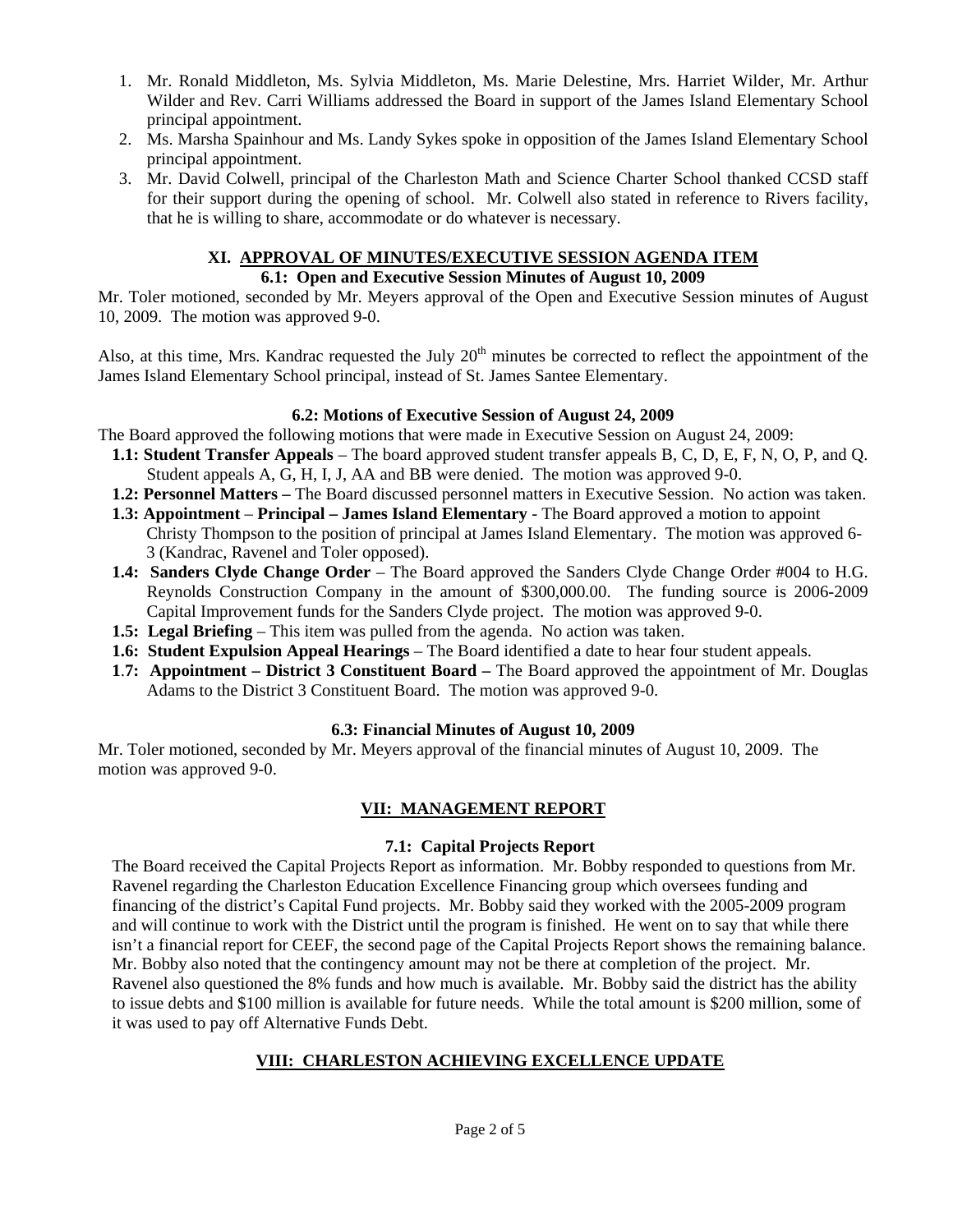**8.1: Reorganization – Chief Academic Office –** Dr. Doug Gepford, Chief Academic Officer presented information on the reorganization of the Curriculum and Instruction Department. Dr. Gepford said this was being done to focus on outcomes, not programs and instructional decision making is data-driven. The division is reorganizing around the work that has to be done. He highlighted the following district priorities-- Improve Achievement, Close Gap, and Increase Graduation Rat**e.** The new organizational chart is shown below.



- After sharing the new organizational chart, Dr. Gepford shared the following:
- The Executive Director of Curriculum and Instruction Position was eliminated;
- Job responsibilities for the current Executive Director of Assessment and Accountability has increased ;
- The Director of Instruction and Professional Development position was created;
- The District Reading Coordinator Position was created; and
- The previous Director of Early Childhood was realigned as Coordinator of Early Childhood under the Chief Academic Officer.

In closing, Dr. Gepford said existing resources were realigned to focus on outcomes, literacy and early childhood. After responding to a number of questions from individual board members regarding literacy and teacher accountability, it was determined that staff would bring back information on proposed interventions to the Board that would link to teacher quality. Further, staff publicly stated that teachers are accountable for growth (August through May). Those who don't move students may not be considered for rehire. Dr. McGinley also stated during this time that she believed all students should be enrolled in a full day early childhood program.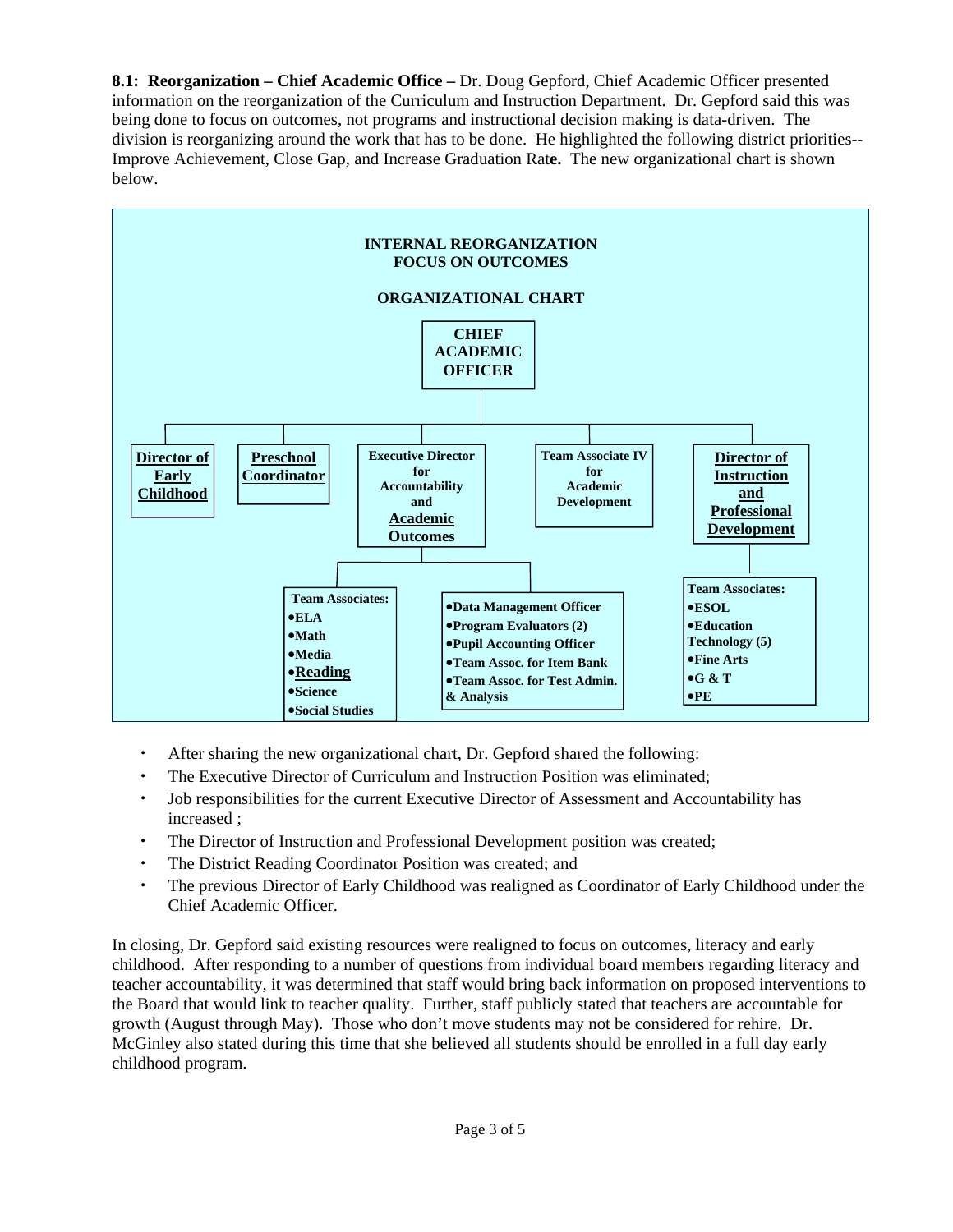**8.2: Low Country Tech Update –** Dr. McGinley presented an update on Low Country Tech Academy for Health, Human and Public Services (LCTA). After sharing the history of the project which began fall 2006, Dr. McGinley said graduates of LCTA would

- ► Meet all requirements to earn South Carolina High School Diploma;
- ► Qualify to enroll in institutions of higher learning;
- ► Be trained in general skills required by all employers;
- ► Obtain mastery in core technology skills;
- ► Obtain mastery in technology skills specific to major field of study ;and
- ► Obtain extensive work experience in area of major field of study;

The Angelou Study of 2005 identified the following as growth areas in the Trident region:

- Advanced Security
- Automotive
- Aviation
- Bioscience
- Creative Industries

Current conditions and economy have changed the job market in the Trident region since this study. Medical related occupations have remained strong as areas with high employment opportunities in our region and state. The focus for the first phase of Low Country Tech Academy (located at the Rivers Campus) will be Health, Human and Public Services. Upon completion of LCTA, students could potentially enter the workforce in Massage Therapy, Medical Record Coder, Pharmacy Technician and Certified Nurse Assistant. Further career opportunities after limited coursework beyond Low County Tech Academy for Health, Human and Public Services include Expanded Duty Dental Assisting, Medical Assisting, Ophthalmic Clinical Assistant and Pharmacy Technician. Foundation for the following careers would be laid at Low Country Tech Academy for Health, Human and Public Services:

- Biological Sciences
- Dental Hygiene
- Emergency Medical Technician
- Medical Lab Technology
- Nursing
- Pre-Med
- Respiratory Care
- Veterinary Technology

After reviewing the key issues, Dr. McGinley shared the following next steps.

- ► Establish task force with internal and community members.
	- MUSC
	- **Trident Health System**
	- Roper St. Francis
	- **Trident Technical College**
	- $EMT$
- ► Develop program for Low Country Tech Academy for Health, Human and Public Services.
- ► Establish joint task force with the Charleston Charter School of Math and Sciences to develop educational specifications for the Rivers campus.

The intent is to start LCTA with 100 students and add 100 more students each year, up to 400 students.

Mrs. Jordan said Work Keys is important for employment everywhere. She also suggested staff look at expanding the program to include electrical skills, plumbing, and other needed skills.

#### **8.3: Board Member Annual Expenditure Summary**